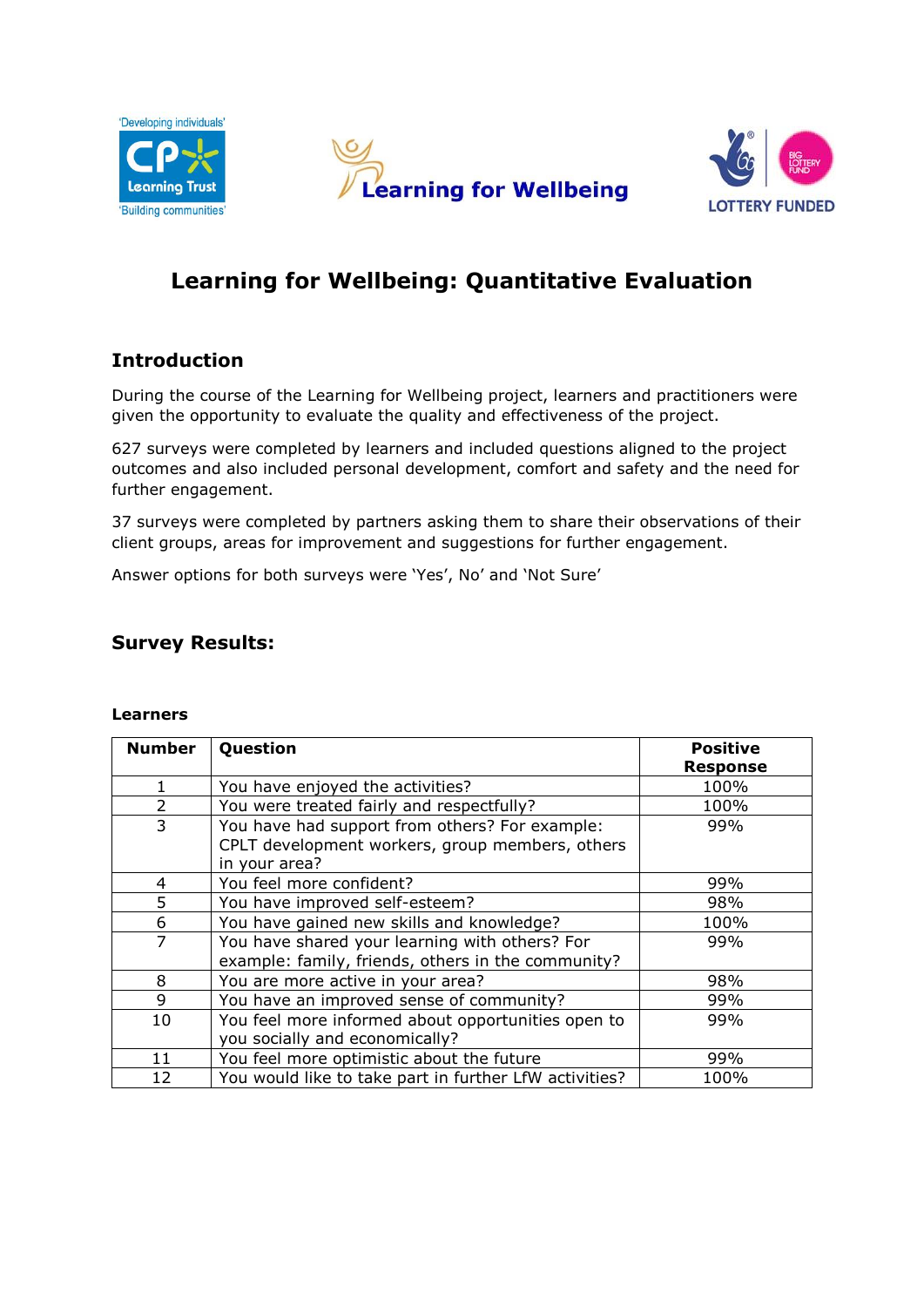#### **Practitioners**

| <b>Number</b>  | Question                                                                         | <b>Positive</b><br><b>Response</b> |      |  |
|----------------|----------------------------------------------------------------------------------|------------------------------------|------|--|
|                | Overall assessment of Learning for                                               | Excellent?                         | 84%  |  |
|                | Wellbeing activities?                                                            | Good?                              | 16%  |  |
|                |                                                                                  | Satisfactory?                      |      |  |
|                |                                                                                  | Poor?                              |      |  |
| $\mathbf{1}$   | Your clients have benefited from taking part in LfW<br>workshops and activities? | 100%                               |      |  |
| $\overline{2}$ | Your clients have learned new skills?                                            | 100%                               |      |  |
| $\overline{3}$ | Your clients have gained confidence and self-                                    | 86%                                |      |  |
|                | esteem?                                                                          |                                    |      |  |
| $\overline{4}$ | Your clients have raised aspirations and sense of                                | 78%                                |      |  |
|                | purpose?                                                                         |                                    |      |  |
| 5              | Your clients have become more active in the<br>community?                        | 92%                                |      |  |
| 6              | Would you like further LfW activities delivered to<br>your group/s?              | 100%                               |      |  |
| $\overline{7}$ | Would your existing learners benefit from further<br>engagement?                 |                                    | 100% |  |
| 8              | Do you have new learners who would benefit from<br>LfW activities?               | 89%                                |      |  |
| 9              | Areas for improvement?                                                           | See below                          |      |  |
| 10             | <b>Other Comments?</b>                                                           | See below                          |      |  |

Areas for Improvement - answers included:

- Evening and weekend delivery
- Funded childcare places
- More transport provision

Other comments – answers included:

- Excellent project, our parents really enjoyed the workshops
- Great range of activities everyone was able to participate
- Some of our clients have used their face painting skills to raise funds for the nursery – thank you!
- Our clients have all benefitted from Learning for Wellbeing and it has been wonderful to see them grow in confidence
- More please!!